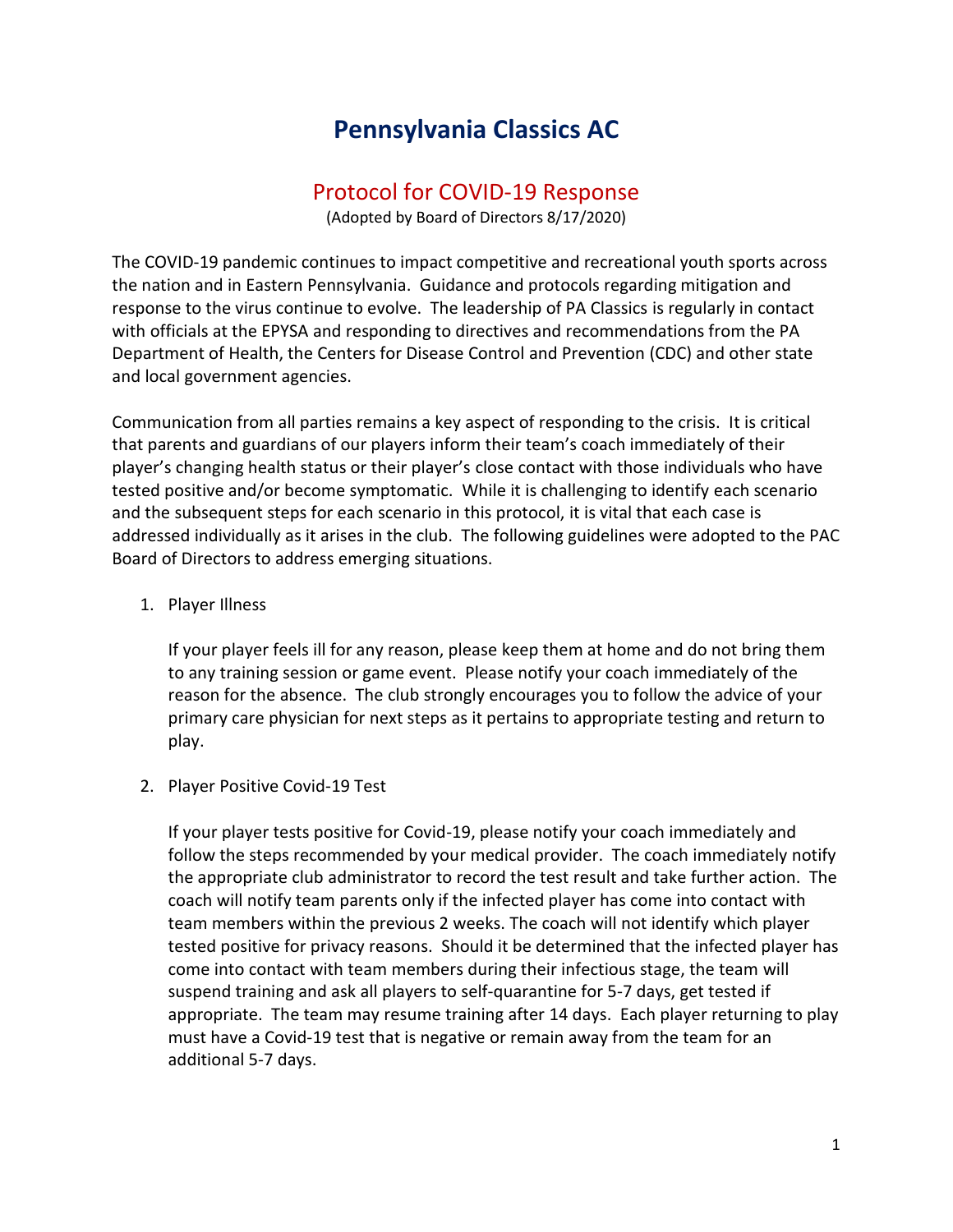#### 3. Close Contact

If your player comes in close contact with an individual who has tested positive and/or become symptomatic, please keep them at home and do not bring them to any training session or game event. A close contact is defined as any individual who was within 6 feet of an infected person for at least 15 minutes. Again, please notify your coach of the situation, and self-quarantine for 5-7 days. After 5-7 days of quarantine, no symptoms appear, and a Covid-19 test comes back negative, the player may return to team events. If a test is not administered by a health care provider or testing center, please quarantine the player for 14 days and if no symptoms arise, the player may return to team events.

4. Coaches, Assistant Coach and other team officials

Coaches, assistant coaches and other team officials that come in contact with players at training sessions, games or other soccer events are asked to adhere to the same protocols as outlined above for players. Again, this applies to coaches or other team officials that become ill, receive a positive COVID-19 test result, or come in close contact with a known positive individual. Coaches must immediately report any of these situations to the appropriate club administrator and take necessary steps for selfquarantine as outlined above in Items 1-3.

Coaches should contact the appropriate club administrator to report suspected or known cases as outlined above. Each PA Classics program has an identified program contact and their contact information.

#### Reporting Structure:

- 1. Travel players report to...
	- a. Head Coach
	- b. Steve Klein steve@paclassics.org
- 2. Rec and Rugby Players report to...
	- a. Victor DeSantis, vdesantis@comcast.net
	- b. Jim Dreyer, jim.dreyer@comcast.net
	- c. Steve Klein, steve@paclassics.org
- 3. Tournament inquiries report to...
	- a. Mike Henning, mikehenning@paclassics.org
	- b. Steve Klein, steve@paclassics.org
- 4. Futures and Futures Academy report to...
	- a. Gary Ross, rossi@pennlegacy.org
	- b. Steve Klein, steve@paclassics.org
- 5. Adult League report to...
	- a. Joel Rice, jrice@paclassics.org
	- b. Steve Klein, steve@paclassics.org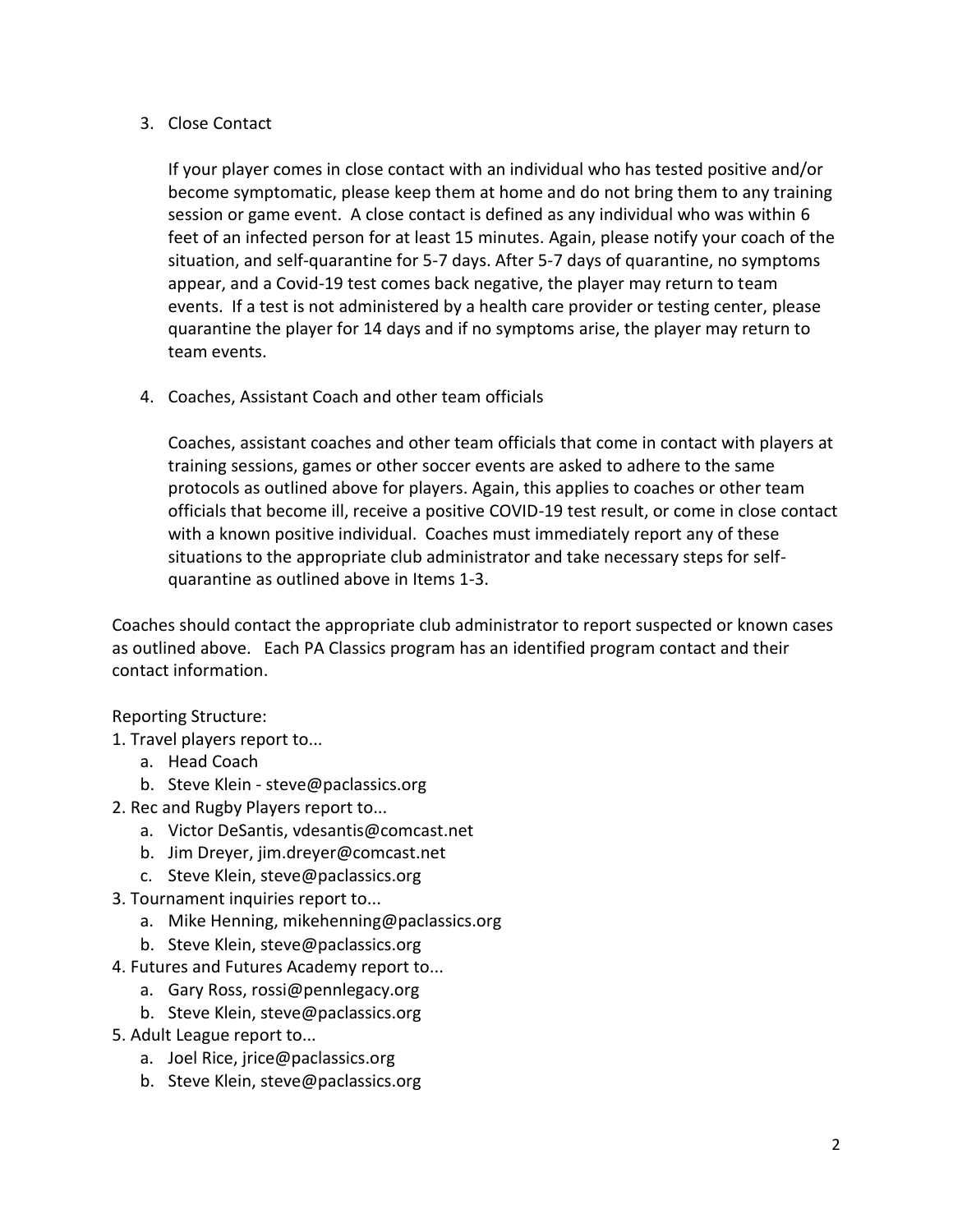## Penn Legacy Rec Program – Additional Guidelines

In addition to the PA Classics AC/Penn Legacy Rec Protocol outlined above, the PAC Board of Directors have also endorsed the protocols for training and games outlined by the Lancaster Area Recreational Soccer League (LARS) board of directors. LARS has required that all clubs be on the same page to make sure parents have the same understanding of the procedures. By participating in the LARS League, our club has agreed to abide by these procedures as outlined below.

### **Covid-19 Symptoms and Symptom Checker:**

The CDC has excellent resources on the symptoms of COVID-19 and what to look for in youth and adults alike. The link to CDC symptom checked can be found at: <https://www.cdc.gov/coronavirus/2019-ncov/symptoms-testing/symptoms.html>

### **Coach Protocols**:

- Coaches must supply their medical kit or bag with gloves, extra masks, sanitizer/disinfectant wipes for hands/equipment, and facial tissues. Lysol spray if directed to spray outhouses.
- Attempt to keep 6' from players.
- Wearing a mask from the time they exit the car until reentering car. Face shields are permitted if heat should be an issue.
- Equipment: Sanitize all equipment prior to and after training sessions
- Only coaches may touch or move equipment. Players and parents do not touch or move equipment.
- Keeper gloves must be sanitized before and after play and not shared.
- Scrimmage vests are not recommended but if used, wash after every training session or game and not to be shared.
- If a player is injured, only one coach is to attend to that player while wearing mask and gloves.

### **Parent Protocols**:

- Refrain from carpooling unless necessary.
- Only parents/guardians are to inform the coach of an illness or exposure, not the player.
- Parent should contact the coach with any player health issues or concerns as outlined on Page 1. Please use CDC Symptom Checker as a useful tool.
- Reporting for outside the season:
	- $\circ$  If a player has contact with a Covid-19 positive person within the first two weeks before practice starts, they must quarantine until two weeks have elapsed. Return to the team will be up to the club's discretion.
	- o If a player falls ill within a week of the season ending, parents should contact the club Covid-19 contact. Club shall notify team.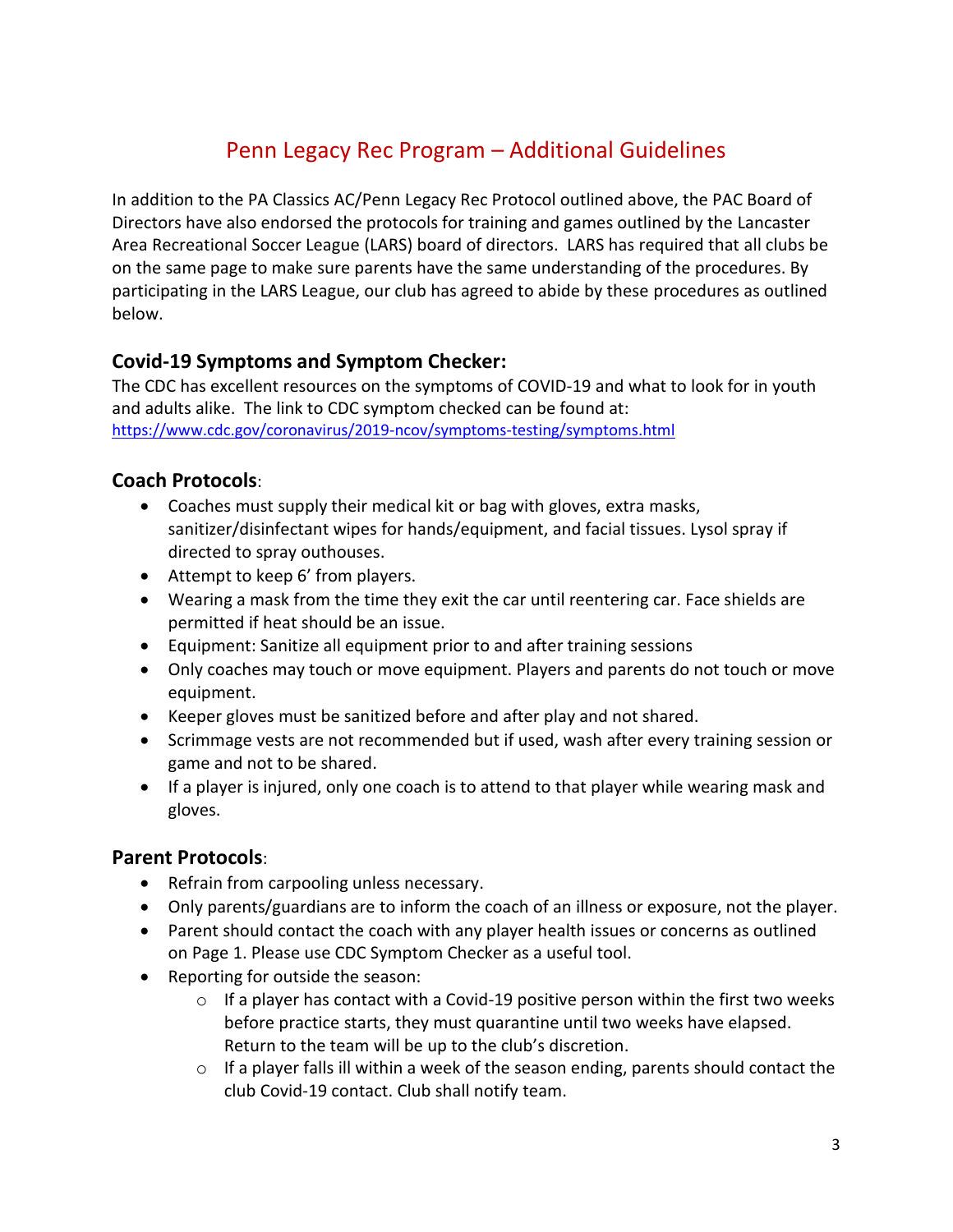### **Specific to Equipment**:

- Players and parents are not permitted to touch or move equipment.
- Keeper gloves must be sanitized before and after play and not shared.
- Players are to bring a sanitized soccer ball, sufficient amount of bottled water clearly marked with their name, hand sanitizer, and 2 masks.
- If a player is a goalie and has their own gloves, it is recommended they bring them and are not permitted to share.
- Players equipment must stay with the player at their spot on the sideline.

#### **Hygiene**

- Spitting is not permitted and everyone is encouraged to cover their coughs and sneezes with a tissue or use the inside of their elbow.
- Upon completion of the game, players should sanitize their hands and exterior of water bottles.

### **Specific to Practices**

- Players are to have their temperatures checked by parents 30 minutes prior. If player temperature exceeds 100.4o please see Club's Covid19 Plan for reporting procedures.
- Spectators are not permitted at practices but may remain at their vehicles while practicing safe social distancing.
- Players are to be dropped off/picked up at the parking lot wearing a mask.
- Players are only allowed to go onto the field once the coach arrives on the field to make sure players follow protocol.
- Players will be separated 6' apart during practice exercises when not in active play.
- Players are permitted to remove their mask before entering the field of play and place mask in their bag.
- It is up to the parent/player if they chose to wear during games.

### **Specific to Competitive Games**

- Players are to have their temperatures checked by parents 30 minutes prior. If player temperature exceeds 100.4° please see Club's Covid19 Plan for reporting procedures.
- Masks are to be worn by spectators and players when exiting their cars until re-entering cars end of game.
- Clubs coaches will provide a separate place for players that need to 'cool down' when coming off the field when needing to breathe without a mask for a few minutes. Players in this area must be 6' apart.
- At the end of games, clubs are to utilize touchless forms of after game good sportsmanship appreciation between the two teams.
- Throw-ins are permitted as they are part of the game. When the player returns to the sideline, either the coach is to provide a squirt of hand sanitizer or the player can get their own from their bag.